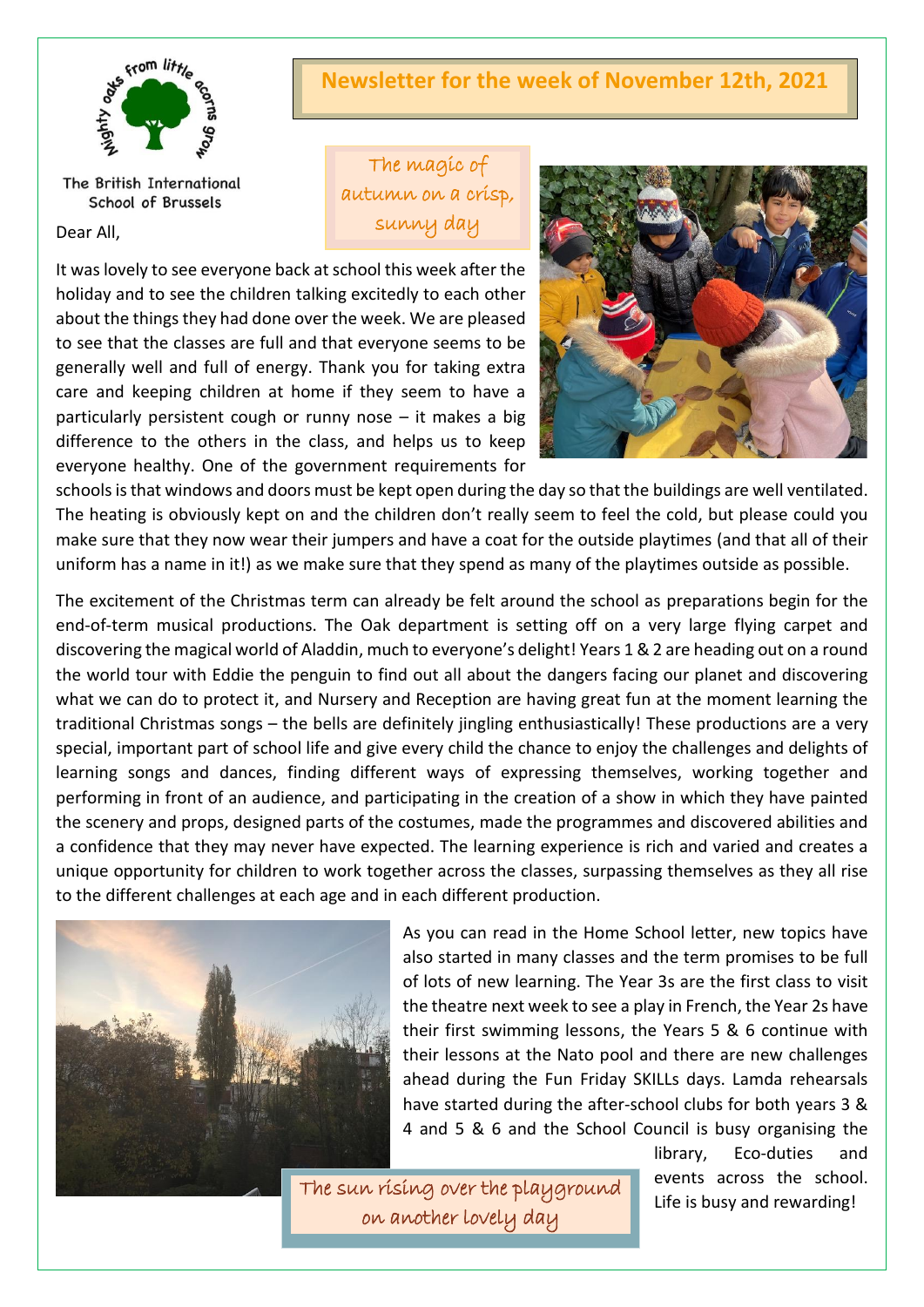Well done to everyone for a week of hard work, and a particular well done to the following:







#### Nursery:

Atyudarini, for her wonderful description of how she used her binoculars to watch the birds with!

Victor, for his rendition of the spider song, which he sang confidently in circle time!

#### Reception:

Alankrita, for using fantastic words when describing the activities she did during her holidays.

Ishitha, for taking her time when working on tracing letters and doing it nicely and neatly.

#### Year 1:

Prisha, for marvellous Maths work: good recall of number bonds and a great start on subtraction.

Anujan, for working hard in our phonics lessons, especially when using the sounds he knows when writing sentences.

#### Year 2:

Rushikesh, for his hard work and progress in reading.

Vihaan, for the passion and depth that he brings to his writing.

#### Year 3:

Juan, for great use of the imperative form in our first 'Magic Paintbrush writing session.

Nishaank, for very fast and accurate work on fractions.

#### Year 4:

Dhriti, for good work with multiplying and dividing decimals by 10.

Vihaan, for his interest and engagement on the topic of plastic pollution.

#### Year 5:

Arka for a cracking start to the term, particularly in word work

#### Year 6:

Crishelle for her swimming success - fantastic achievement! Well done, Crishelle.



Natural mandalas created during Fun Friday at Park Josaphat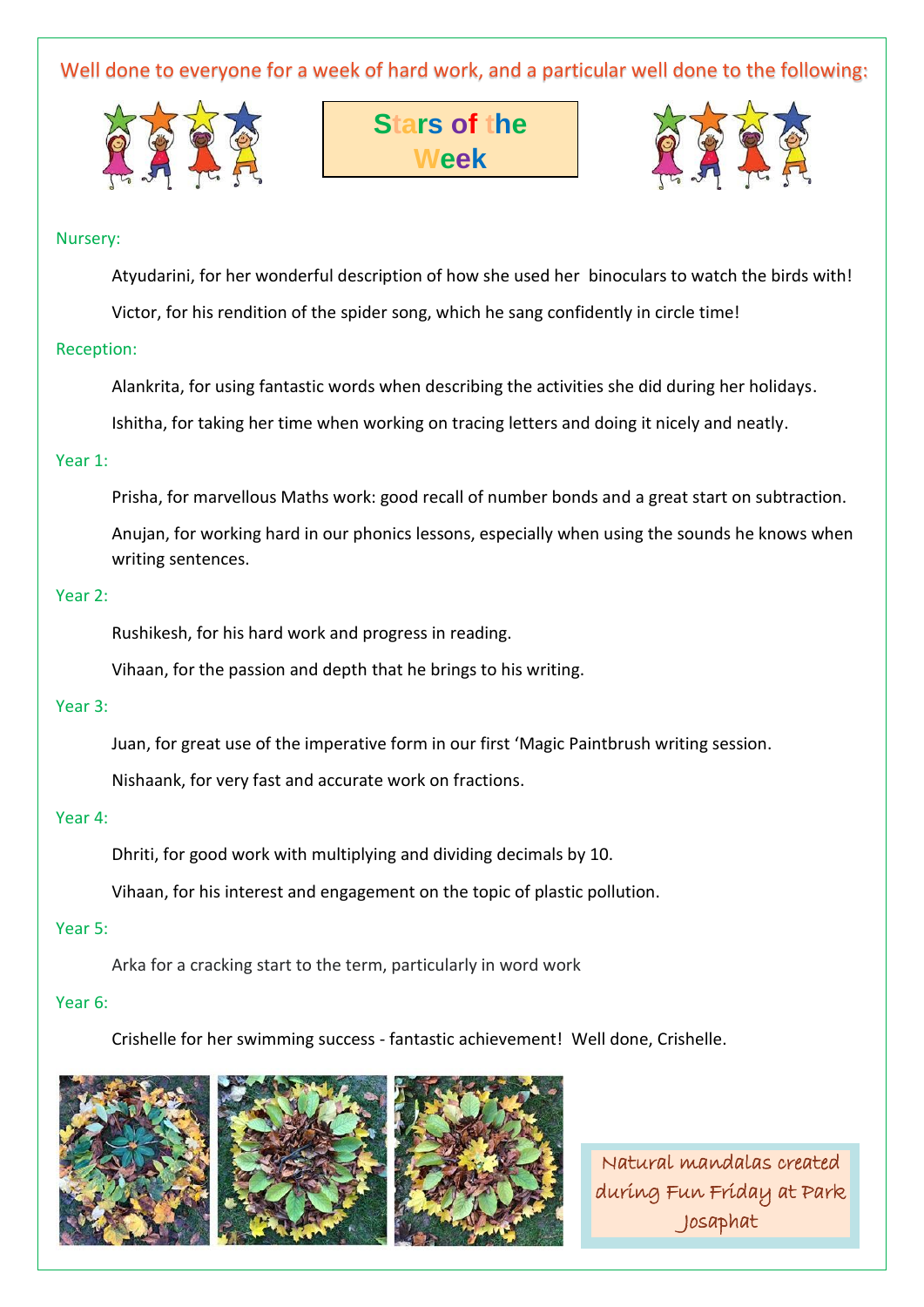# **Information for the week**



• Please make sure you have returned the **permission and contact forms to the school office** so that we are able to contact you if we need to speak to you urgently.



• The Year 3 children will be visiting the Montagne Magique theatre in the heart of Brussels to watch a performance of 'Le grand voyage de Georges Poisson' next **Wednesday, 17th November**. The play is in French and forms an important part of the French curriculum. Mme. Scharf will be working on the themes presented in the play during the class lessons, to ensure that the children have a good idea of the basic vocabulary and ideas before they see the performance.

This is the incredible story of a tiny shellfish, who finds himself attached to a bottle in the sea. He sets off on a world tour and finds himself, after a climb of 304 steps, at the top of a lighthouse belonging to Georges Poisson. It is a tale of friendship, perilous adventures and endless journeys, and is told by two actors using miniature model objects. A magical treat in store!

The trip is in school time, with the children travelling to and from the theatre by private coach, leaving at 9.30 and returning in time for lunch at school. Please ensure that your child is in clean, smart uniform (not PE uniform), and that they have a coat.

https://lamontagnemagique.be/le-grand-voyage-de-georges-poisson/

<https://www.youtube.com/watch?v=AGd5rKZLEQw>Take a look at a clip from the play and discover the magic of the tiny models.



• Swimming lessons start for the **first group** of the Year 2 class on **Thursday, 18th November**. Details have been sent electronically and on paper for the children concerned. |Please remember that children need a swimming hat and that boys must have a Speedo-style costume and not shorts – and that ALL clothes should be labelled with your child's name, otherwise you may well find that your child comes home in someone else's socks  $\odot$  (at the very least!).



• Thank you for the excellent time keeping last week. It made a real difference in the classroom to have children ready for lessons to start promptly **at 9h**. Please continue to make an effort as the doors will be closed at 9h each morning in both buildings.

• **Garderie:** Please inform the office at the **beginning** of the week if you would like your child to attend garderie. Please note that garderie cover is **not** available next week as several teachers are away in Cornimont with the years 5 and 6.



• Please note that the 90-day deadline for written notice of departure for the end of the February half-term (Thursday, 24th February) falls on **Friday, 26th November**. Please notify us before this date if your child will be leaving BISB; this will ensure that your deposit can be refunded.